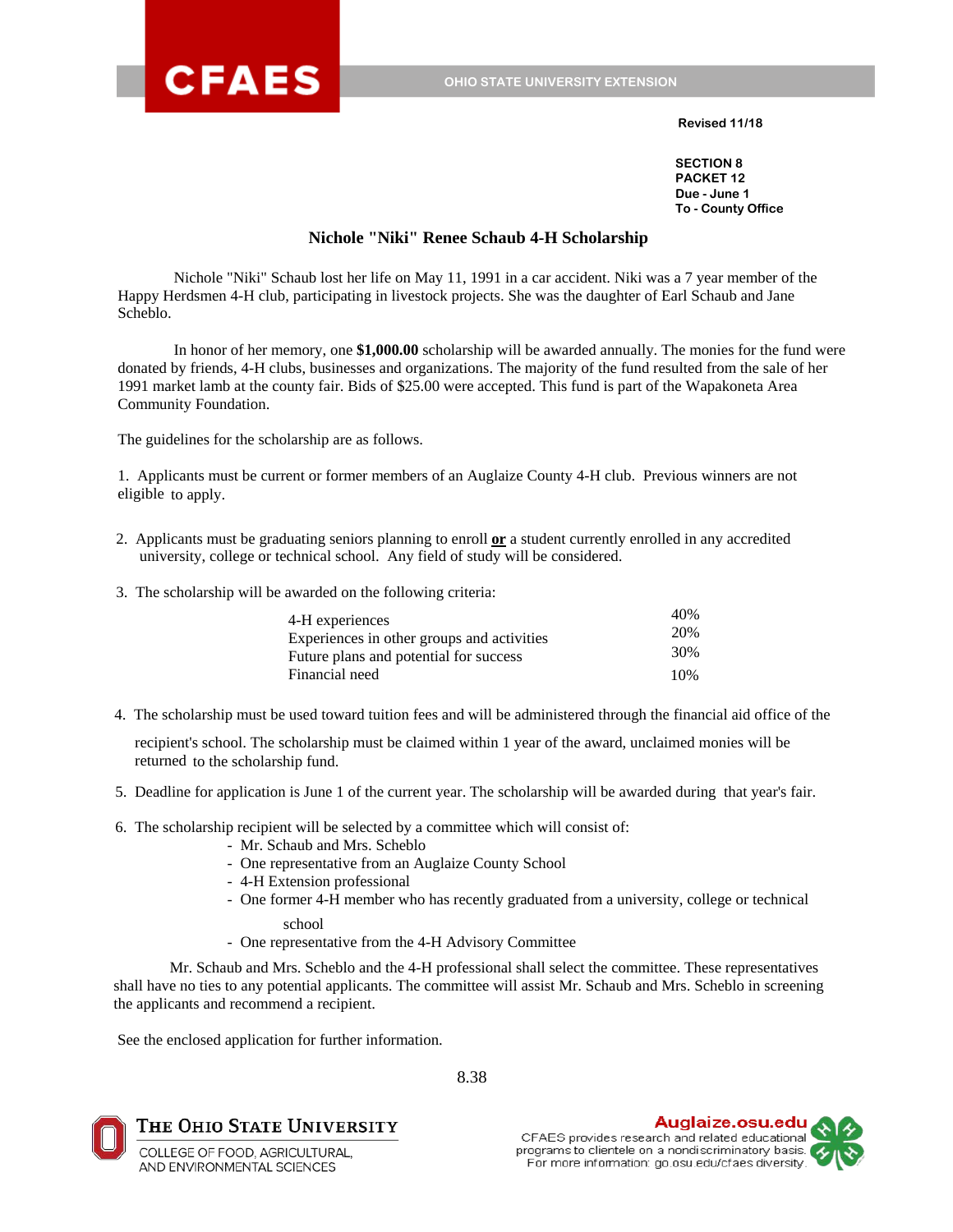# **Nichole "Niki" Renee Schaub 4-H Scholarship**

To apply you must submit:

- 1. A completed application form.
- 2. A current official high school or college transcript.
- 3. A wallet size photo. This photo will be used for publicity purposes.

Send application materials by June 1 to:

Schaub 4-H Scholarship Committee c/o O.S.U. Extension 208 S. Blackhoof St. Wapakoneta, Ohio 45895

For further information, contact the Extension Office at (419) 738-2219.

#### \*\*\*\*\*\*\*\*\*\*\*\*\*\*\*\*\*\*\*\*\*\*\*\*\*\*\*\*\*\*\*\*\*\*\*\*\*\*\*\*\*\*\*\*\*\*\*\*\*\*\*\*\*\*\*\*\*\*\*\*\*\*\*\*\*\*\*\*\*\*\*\*\*\*\*\*\*\*\*\*\*\*\*\*

#### **A. PERSONAL DATA**

| <b>B. FAMILY DATA</b> |      |  |
|-----------------------|------|--|
|                       |      |  |
|                       |      |  |
|                       |      |  |
|                       |      |  |
|                       |      |  |
|                       |      |  |
|                       |      |  |
|                       |      |  |
|                       |      |  |
|                       | 8.39 |  |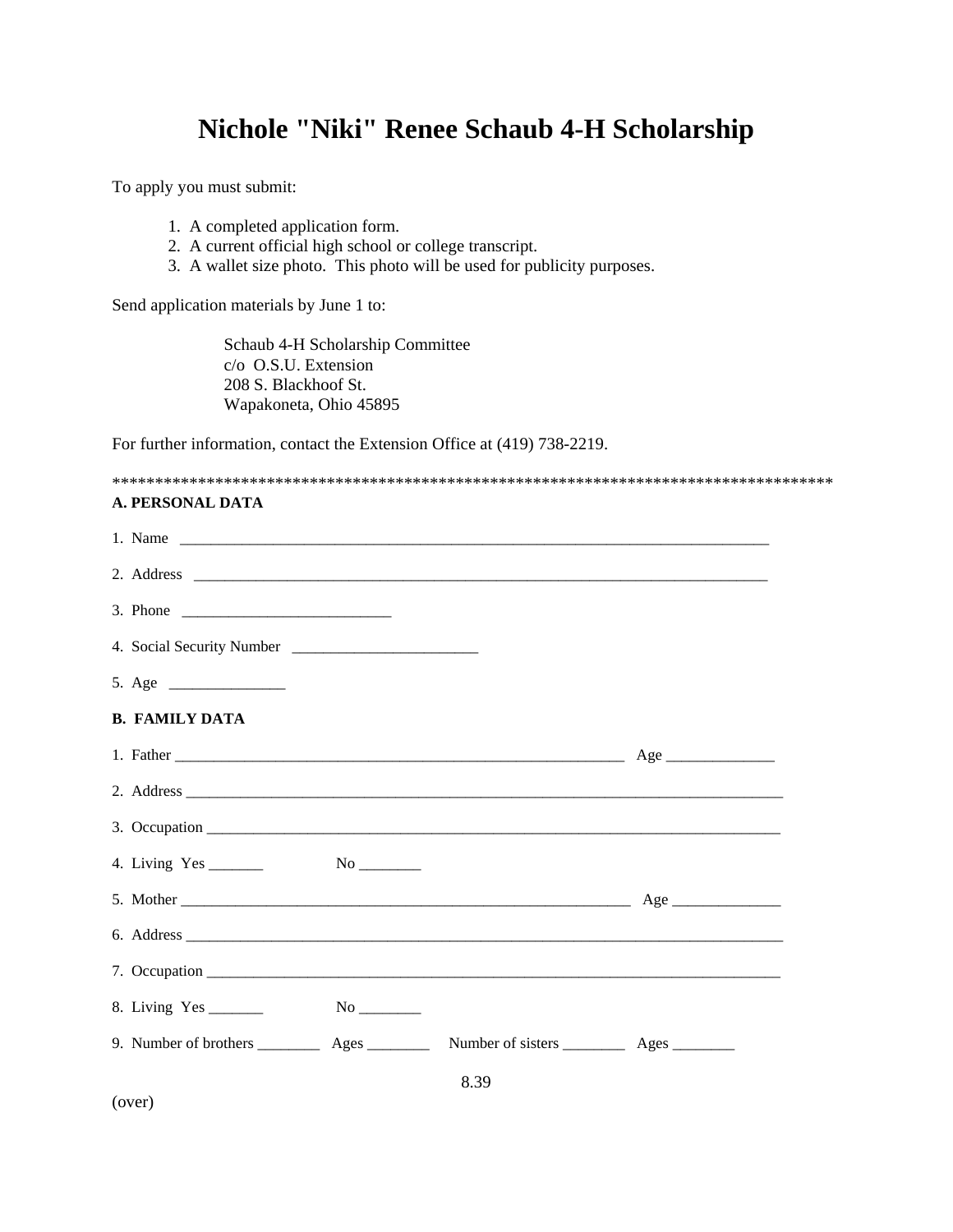## **C. SCHOOL**

|                                                                                                                                                                  | Phone $\frac{1}{\sqrt{1-\frac{1}{2}}\cdot\frac{1}{\sqrt{1-\frac{1}{2}}}}$ |
|------------------------------------------------------------------------------------------------------------------------------------------------------------------|---------------------------------------------------------------------------|
| 3. Scholastic average __________ out of _______.                                                                                                                 | Ranked ____________ in a class of ________.                               |
| 4a. For Graduating Seniors Only: Name and address of school which you plan to attend:                                                                            |                                                                           |
|                                                                                                                                                                  |                                                                           |
| 4b. For College Students Only: Name and address of high school from which you graduated:                                                                         |                                                                           |
| Name of other universities, colleges or technical school you have attended (please provide a transcript for<br>these schools in addition to current transcript): |                                                                           |
| <b>D. 4-H EXPERIENCES</b>                                                                                                                                        |                                                                           |
|                                                                                                                                                                  |                                                                           |
|                                                                                                                                                                  |                                                                           |
| <u> 1989 - Johann Stoff, deutscher Stoff, der Stoff, der Stoff, der Stoff, der Stoff, der Stoff, der Stoff, der S</u>                                            |                                                                           |
| 4. Major 4-H offices held                                                                                                                                        |                                                                           |
| 5. Other leadership experiences through 4-H                                                                                                                      |                                                                           |
|                                                                                                                                                                  |                                                                           |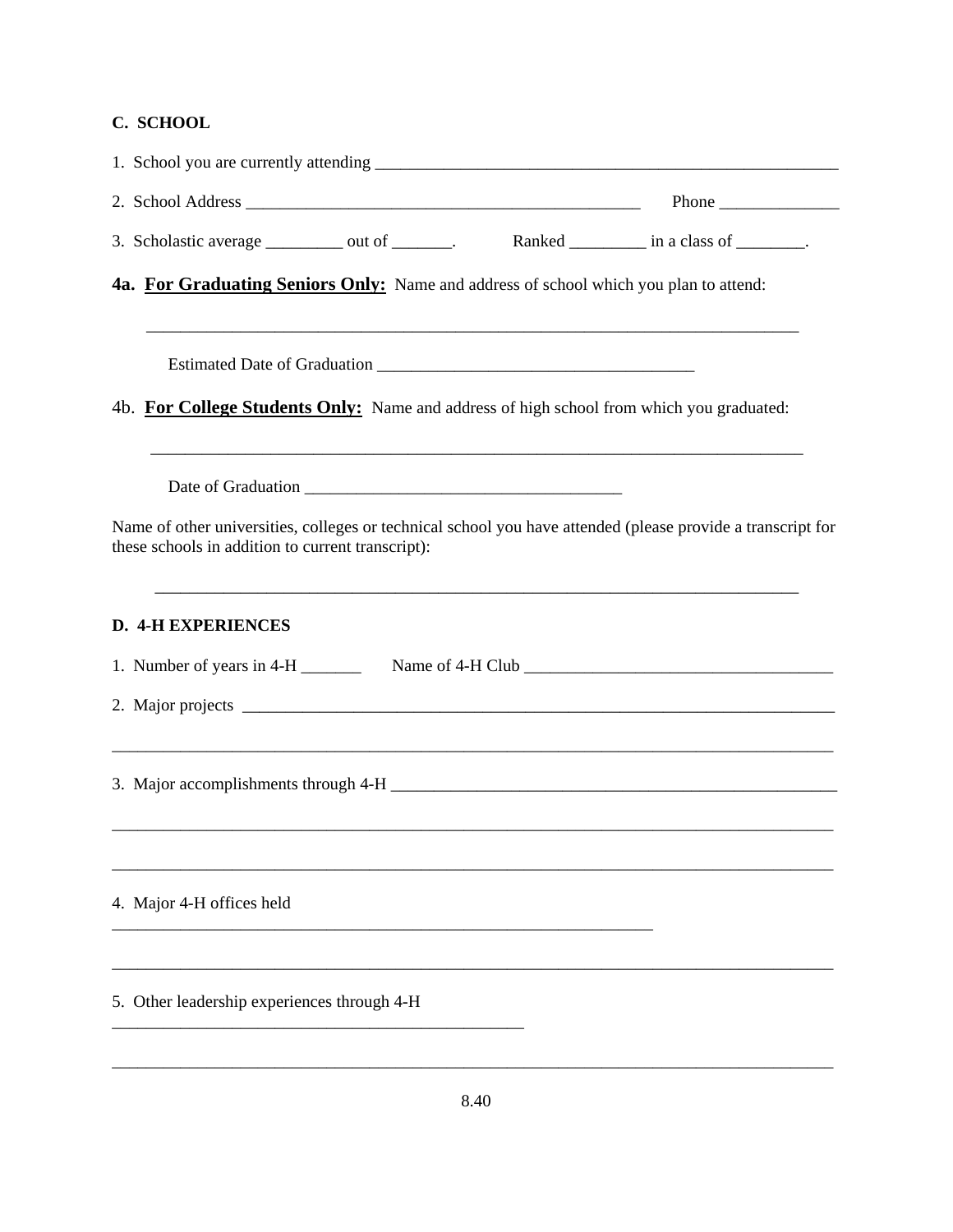6. Special 4-H activities and experiences

7. Major honors received through 4-H

8. The most important things you have learned through 4-H and the impact 4-H has made upon your plans

for the future.

### E. EXPERIENCES IN OTHER GROUPS AND ACTIVITIES

1. School  $\overline{\qquad \qquad }$